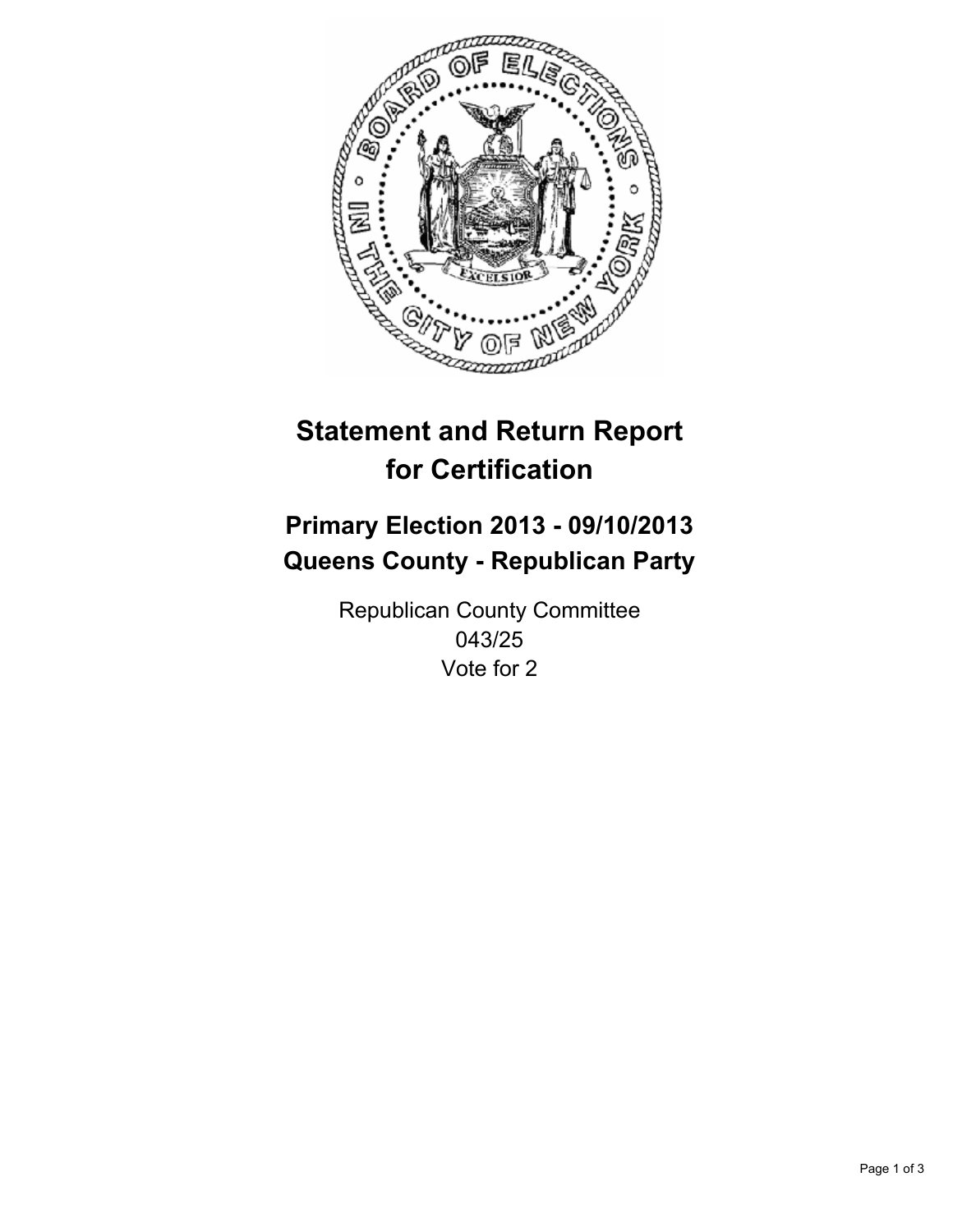

## **Assembly District 25**

| <b>EMERGENCY</b>        | 0        |
|-------------------------|----------|
| ABSENTEE/MILITARY       | 3        |
| <b>FEDERAL</b>          | 0        |
| SPECIAL PRESIDENTIAL    | $\Omega$ |
| AFFIDAVIT               | $\Omega$ |
| ROBERT DELIA            | 27       |
| <b>WAI SUN CHEN</b>     | 9        |
| CHERYL GALLOTTA-DIMASSI | 15       |
| <b>JAMES R. MASSER</b>  |          |
| <b>Total Votes</b>      | 58       |